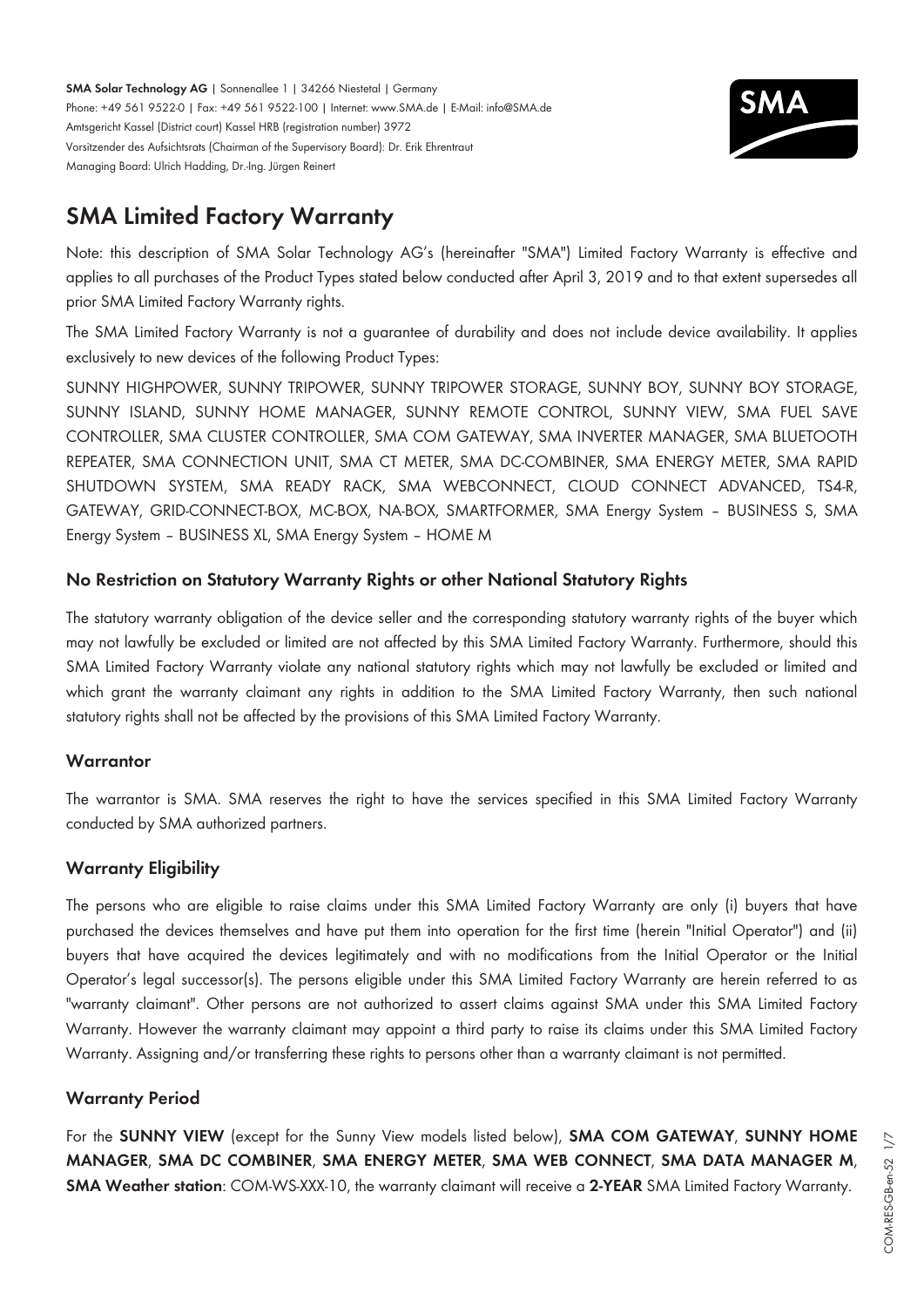For the **SUNNY TRIPOWER** (except for the Sunny Tripower models listed below), **SUNNY TRIPOWER STORAGE**, **SUNNY BOY** (except for the Sunny Boy models listed below), **SUNNY ISLAND** (except for the Sunny Island models listed below), **SUNNY REMOTE CONTROL**, **SUNNY VIEW**: SUNNY VIEW-10-JP, **SMA INVERTER MANAGER**, **SMA CT METER**, **SMA READY RACK**, **SMA CLUSTER CONTROLLER**, **CLOUD CONNECT ADVANCED**, **GRID-CONNECT-BOX**, **MC-BOX**, **NA-BOX**, **SMARTFORMER**, **SMA FUEL SAVE CONTROLLER**, including their standard accessories, interfaces, and disconnect options, the warranty claimant will receive a **5-YEAR** SMA Limited Factory Warranty. For the Fuel Save Controller the commissioning documents must be signed and returned to SMA before commissioning or the SMA Factory Warranty will be voided.

For the **SUNNY HIGHPOWER**, the warranty claimant will receive a 60 months SMA Limited Factory Warranty from the date of invoice with Inverter serial number otherwise 63 months from manufacturing date.

For the **SUNNY TRIPOWER**: STPxx000TL-US-10, STP 50-US-40, STPxx-US-41, **SUNNY BOY**: SBxx00TL-US-22, SBxx000TL-US-12, SBxx-1SP-US-4x, SBxx-1TP-US-40, SBxx00TL-JP-22, **SUNNY ISLAND**: SI4.4M-12, SI6.0H-12, SI8.0H-12, **SMA CONNECTION UNIT**: CU1000-US, **SUNNY BOY STORAGE**: SBSxx-US-10, SBS-ABU-200-US-10, **SMA RAPID SHUTDOWN SYSTEM**, **GATEWAY**, **SMA SPEEDWIRE/WEBCONNECT DATAMODULE**: SWDM-JP, **SMA Energy System – BUSINESS S**, **SMA Energy System – BUSINESS XL**, **SMA Energy System – HOME M**, including their standard accessories, interface and disconnect options, the warranty claimant will receive a **10-YEAR** SMA Limited Factory Warranty.

- The warranty period for -US Sunny Tripower, and -US Sunny Boy model types as well as the -US SMA Connection Units installed in countries other than Canada, Mexico or the United States of America is 5 years.
- Sunny Boy Storage requires device registration at SMA Sunny Portal (www.sunnyportal.de) within 31 calendar days after first commissioning. Otherwise, the warranty period is 5 years.
- For the SMA System Packages **SMA Energy System BUSINESS S**, **SMA Energy System BUSINESS XL**, **SMA Energy System - HOME M** the following terms shall apply:
	- The 10-YEAR SMA Limited Factory Warranty for System Packages will only be granted if the Commissioning Report for the respective system ([www.SMA-Solar.com\)](http://www.SMA-Solar.com) is duly completed and transmitted (Service-SG-Commissioning-Reports@sma.de) within 30 days after completed commissioning of the system.
	- If the Commissioning Report is not duly completed or contains any sort of false declaration, SMA will reject the 10-YEAR SMA Limited Factory Warranty for System Packages.
	- The 10-YEAR SMA Limited Factory Warranty for System Packages SMA Energy System BUSINESS S, SMA Energy System – BUSINESS XL will only be granted if the system is installed in Germany.
	- The 10-YEAR SMA Limited Factory Warranty for System Package SMA Energy System HOME M will only be granted if the system is installed in Italy.
	- The 10-YEAR SMA Limited Factory Warranty for System Packages will only be granted for the components, which are listed in the Commissioning Report and defined as System Package by SMA. Additional components are excluded from the 10-YEAR SMA Limited Factory Warranty for System Packages.
	- **For the system component "Battery" separate Warranties apply.** Currently valid warranty conditions are available at [www.SMA-Solar.com](http://www.SMA-Solar.com).

For the **TS4-R** the warranty claimant will receive a **25-YEAR** SMA Limited Factory Warranty.

• TS4-R devices require system registration at SMA Sunny Portal (www.sunnyportal.de) or the Tigo Cloud (if there is a non-SMA inverter in the system), within 31 calendar days after first commissioning. If the system is not remotely accessible, SMA's ability to remotely diagnose and remotely resolve problems will be reduced to supporting the warranty claimant using manual on-site methods.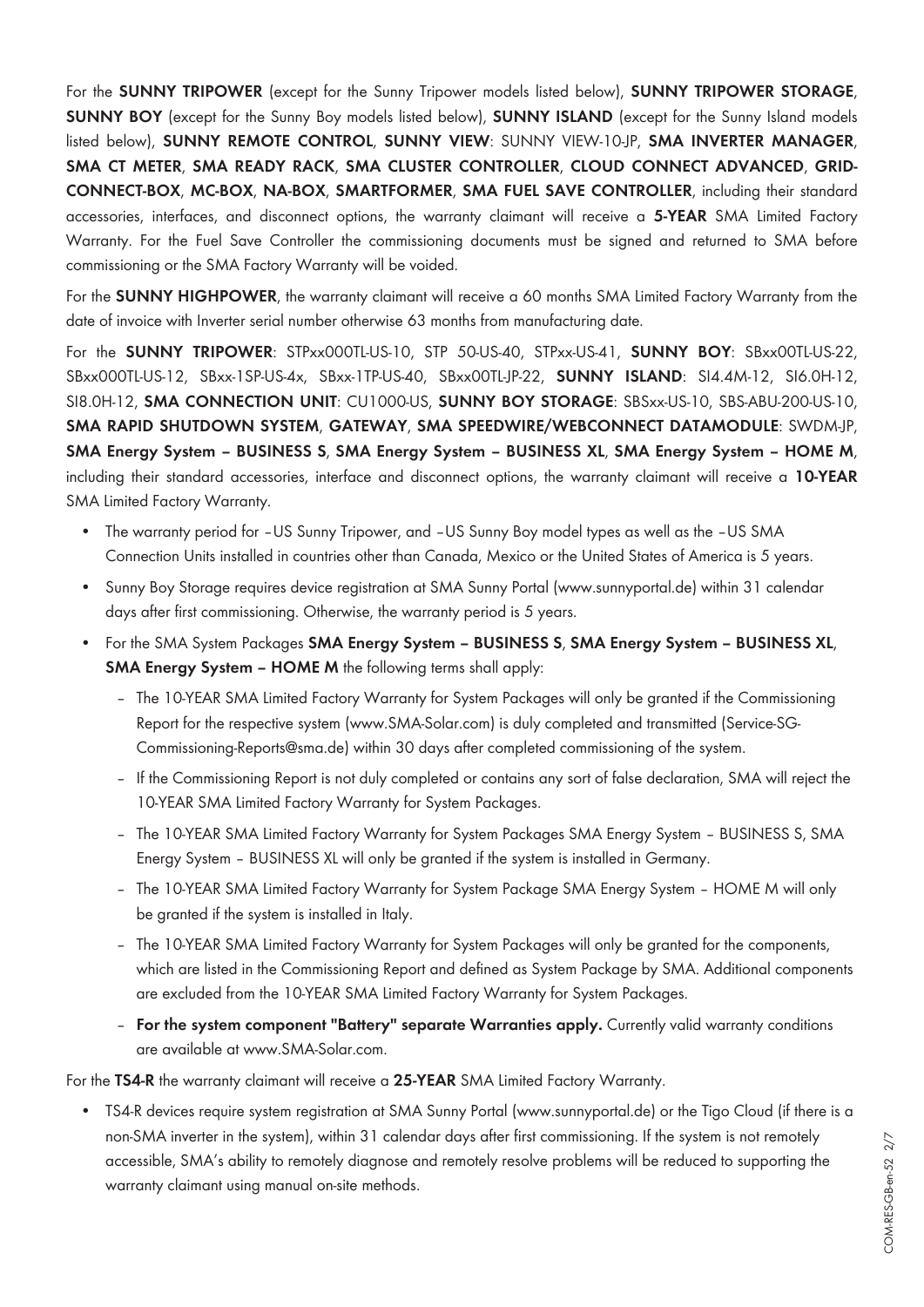For all Product Types listed above, the factory warranty period begins when the device is first commissioned (in line with the commissioning report) by or for the first warranty claimant. The validity of this SMA Limited Factory Warranty requires that the device must be installed and commissioned in line with the manufactures installation manual that applies to the device in question. If structural or unauthorized changes of the device have been made, and SMA has not requested these changes, the SMA Limited Factory Warranty will be terminated on the date these structural or unauthorized changes were made, regardless of the periods mentioned above. If damage has been sustained to any structurally altered devices that were not altered at SMA's request, the costs incurring in order to repair the damages, regardless of whether these structural changes were cause of these damages, are not covered by this SMA Limited Factory Warranty. SMA will inform warranty claimant in advance about this costs. The repair will be performed depending on the warranty claimant's consent to cover these costs.

### **Geographic Scope of Application**

This SMA Limited Factory Warranty applies worldwide. Warranty coverage may vary in certain countries within the geographic scope of application (see below).

#### **Warranty Coverage**

The SMA Limited Factory Warranty covers the costs incurred for repairs and/or replacement parts during the defined warranty period as part of and in accordance with the conditions stipulated herein from the date the warranty period begins. If a device becomes defective during the defined warranty period, the device will be (at the discretion of SMA)

- replaced with a device of equivalent value with regard to product type and age, or
- repaired on-site by SMA or a service partner appointed by SMA (when SMA reasonably concludes that the geographical area in which the system is operated is deemed too risky to render on-site services, SMA's obligations to render these services for said area are suspended for the period in which such risk is reasonably deemed to exist), or
- repaired at SMA's premises by SMA or a service partner appointed by SMA, or
- for products with SMA Limited Factory Warranties greater than 5 years, the appropriate market value of the defective device (which is determined by SMA based on the market value that the device would have if it were not defective) will be reimbursed

The warranty claimant must accept a replacement device of equivalent value with regard to product type and age even if it has cosmetic defects that do not affect energy production, or safety compliance. SMA will, at its option, use new and/or equal to new condition parts of original or improved design in the repair or replacement of the warranty claimant's device.

#### **Specific Information if SMA chooses to Supply a Replacement Device**

If SMA decides to replace the device, SMA will at its discretion either send in advance a replacement device or send a replacement device after prepayment of the value of the replacement device and the costs of delivery, or send a replacement device after receipt of the defective device. As required by SMA, the warranty claimant must return the defective device at its own risk in a packaging that is suitable for its transportation to an address defined by SMA that will be located within the same country that the replacement device is shipped from. The costs for removal and replacement of the device, as well as the transportation costs for sending the replacement device and returning the defective device (including, but not limited to, export certifications, inspections, and customs duties) are to be borne entirely by the warranty claimant. However, if the device is installed in an **SMA Primary Support Country**, (see table below) the SMA Limited Factory Warranty will also cover transportation costs, export certifications, inspections, and customs duties for replacement and returned devices.

COM-RES-GB-en-52 3/7

COM-RES-GB-en-52 3/7

SMA will retain ownership of the replacement device that has been delivered until it receives the defective device.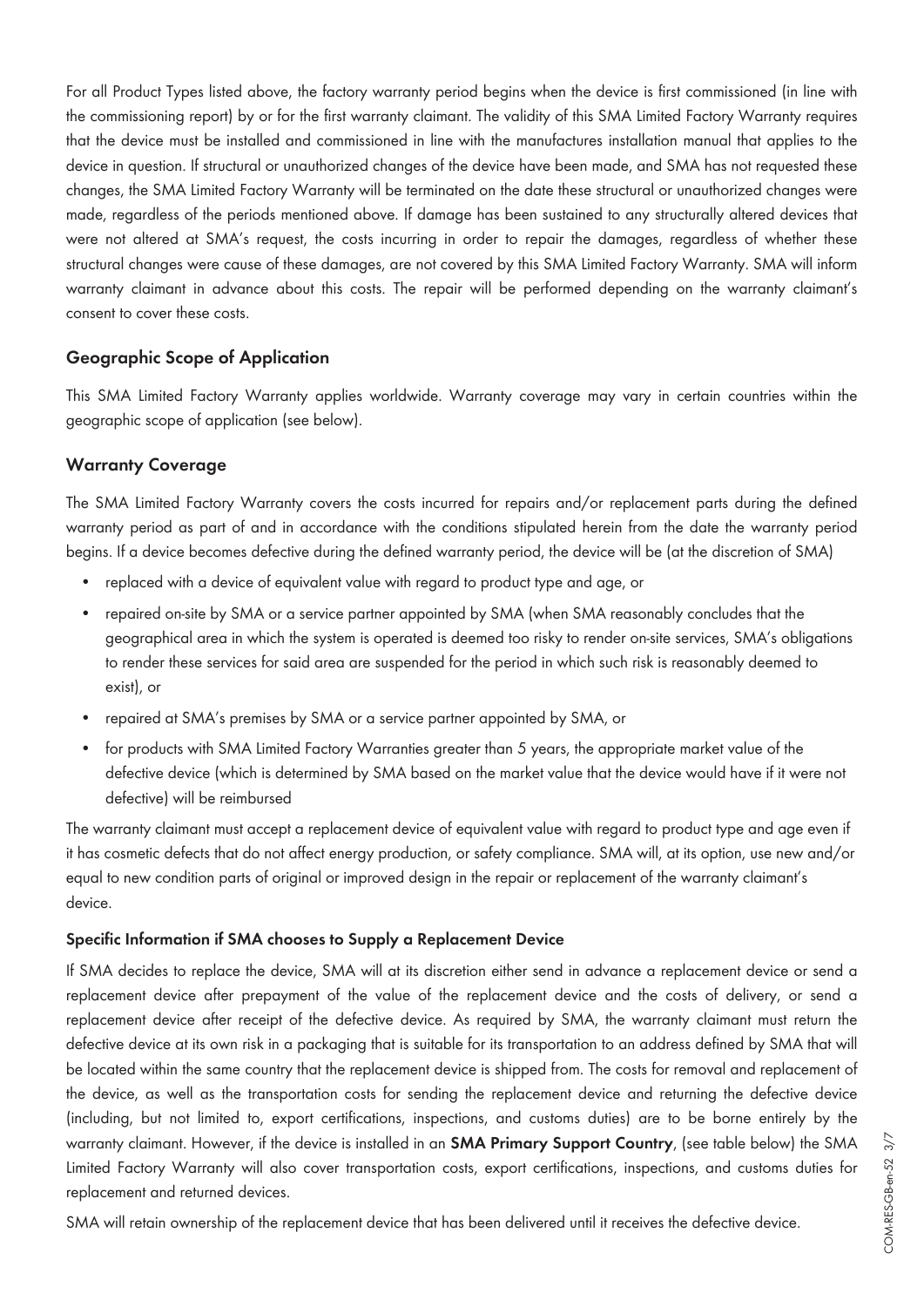If SMA has decided to request from the warranty claimant the prepayment of the value of the replacement device before delivery of the replacement device, SMA will refund to the warranty claimant the amount received by the warranty claimant as prepayment of the value of the replacement device once the warranty claimant has returned to SMA the defective device and this defective device does not have any further defects not previously made known to SMA.

Should the warranty claimant return the defective device more than thirty (30) calendar days after receipt of the replacement device, then SMA has the right to charge the warranty claimant for the cost of administering the overdue RMA (Return Material Authorization) account. Return items will not be accepted without a valid RMA number obtained from SMA that is clearly displayed on the returned items packaging.

#### **Specific Information if SMA chooses to Repair a Device On-site**

If SMA decides to repair the defective device on site (repair by SMA or a service partner appointed by SMA), the SMA Limited Factory Warranty covers the repair material and repair labor costs for removal and replacement of the part or replacement device provided however that the device is installed at ground level or a safely accessible level roof top. No other costs — including, but not limited to, transportation, export certifications, inspections, customs duties, costs to safely access devices installed on slanted rooftops, or for lift equipment, travel or accommodation costs, the costs of the warranty claimant's own employees, or the costs of third-parties that have not been authorized by SMA — are covered by the SMA Limited Factory Warranty. However, if the device is installed in an **SMA Primary Support Country** (see table below), the SMA Limited Factory Warranty will also cover transportation costs, export certifications, inspections, customs duties, for replacement and returned parts or devices.

### **Specific Information if SMA chooses to Repair a Device at SMA's Premises**

If the device is to be repaired at SMA's premises, the warranty claimant must remove the defective device and send it for repair to SMA in Kassel, Germany at its own risk in a packaging that is suitable for the transportation. Once the device has been repaired at SMA's premises, SMA will return the repaired device to the warranty claimant. The costs for removal and replacement of the device, as well as the costs for sending the device to SMA's facilities in Kassel, Germany and returning it to the warranty claimant including, but not limited to, transportation costs, export certifications, inspections, and customs duties are to be borne entirely by the warranty claimant. However, if the device is installed in an **SMA Primary Support Country**, (see table below), the SMA Limited Factory Warranty will also cover transportation costs, export certifications, inspections, and customs duties for the returned and repaired device.

#### **Specific Information on the Coverage of Other Costs**

SMA will inform the warranty claimant of any costs (including, but not limited to transportation, replacement device value, export certifications, inspections, customs duties, travel, or accommodation) that require payment in advance of the repair action. The repair will be performed depending on the warranty claimant's consent to cover these costs.

#### **SMA Primary Support Countries**

SMA Primary Support Countries are the following countries, however excluding their associated islands and overseas territories:

| Australia   | Canada                  | Chile                              | China       | <b>EU</b> Countries | India  | <b>Vatican City</b> |
|-------------|-------------------------|------------------------------------|-------------|---------------------|--------|---------------------|
| Japan       | Jordan                  | Liechtenstein                      | Malaysia    | Mexico              | Monaco | New Zealand         |
| Philippines | San Marino              | South Africa                       | South Korea | Switzerland         | Taiwan | Thailand            |
| Turkey      | United Arab<br>Emirates | <b>United States</b><br>of America | Brazil      | <b>Israel</b>       |        |                     |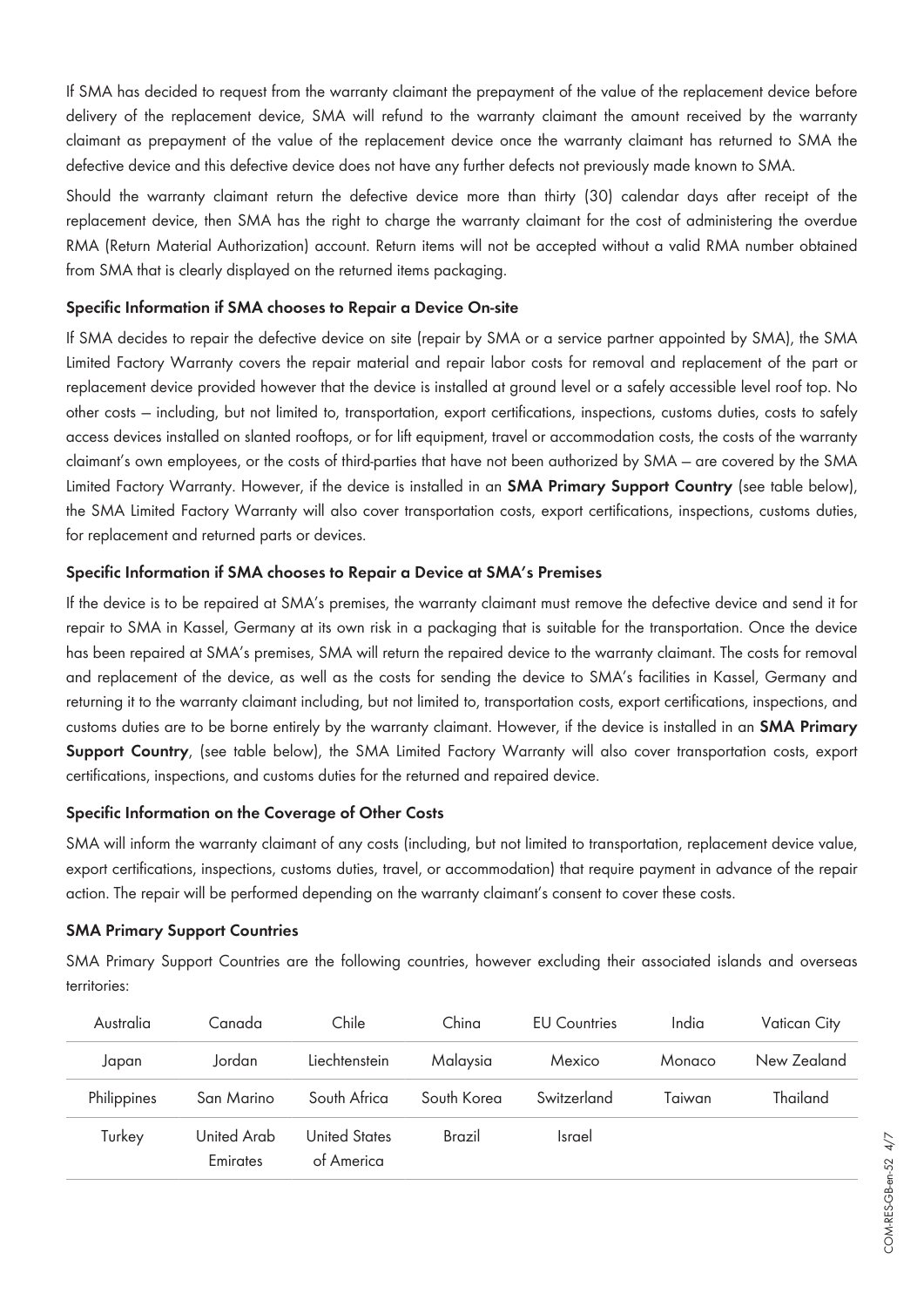## **Warranty Exclusions**

#### **The SMA Limited Factory Warranty does not cover damages or performance issues that occur due to:**

- Failure to observe the technical documents and manuals, and/or the protocols and/or requirements therein
- Damage related to improper handling, transportation, storage, or repackaging not provided by SMA
- Incorrect installation or incorrect commissioning not provided by SMA
- Non-SMA authorized modifications, changes, or attempted repairs
- Insufficient ventilation of the device and any consequential thermal damage
- Corrosion due to exposure to aggressive atmospheres or environmental conditions outside the scope of design
- Failure to observe the applicable safety regulations (UL, CSA, VDE, IEC, etc.)
- Incorrect use or inappropriate operation (including, but not limited to, improper forced shutdown, improper DC ratio)
- Use of battery types not certified for operation with SMA battery inverters
- Sunny Island and Sunny Boy Storage inverters that exceed 20,000 operating hours-at-full-load (hours-at-full-load defined as AC discharge and AC charge energy over the full operation time divided by the devices rated power)
- Accidents and external influences
- Force majeure, examples including, but not limited to: over voltage, lighting strikes, floods, fires, earthquakes, storm damage and pest damage

#### **The items below are expressly not covered by this SMA Limited Factory Warranty:**

- All items not originally sold by SMA including, but not limited to, installed cables, controllers, (rechargeable) batteries, Current Transformers (CT), Voltage Transformers (VT), and communications devices.
- Consumables and parts of the device which are subject to regular wear and tear (including, but not limited to, varistors, fans, surge arresters, string fuses, ESS handles, filters, (rechargeable) batteries, or overvoltage protection devices)
- Cosmetic or finish defects which do not directly influence energy production, or degrade form, fit, function

## **Impact of Warranty Coverage on the (Remaining) Warranty Period**

If the entire device is replaced under this SMA Limited Factory Warranty, the remainder of the warranty period will be transferred to the replacement device. If device components are replaced or repaired under this SMA Limited Factory Warranty, the components used will be covered by the same remainder of the warranty period as the repaired device.

#### **Procedure to Exercise Rights under this SMA Limited Factory Warranty**

The warranty claimant must notify SMA of a device fault or defect within the defined warranty period. To determine if the device is covered by the SMA Limited Factory Warranty, the warranty claimant must – in addition to the requirements stated below - submit a copy of the commissioning report which must include the serial number of the defective device. SMA reserves the right to request a copy of other documents including, but not limited to, the purchasing invoice, which must include the serial number of the device. SMA only accepts documents in the following languages: Arabic, Czech, Dutch, English, French, German, Greek, Hindi, Italian, Japanese, Mandarin, South Korean, Spanish, and Thai. A certified translation in one of the mentioned languages will also be accepted. The type label on the device must be completely legible. If the aforementioned requirements are not fully met, SMA is not obliged to perform any obligations under the SMA Limited Factory Warranty.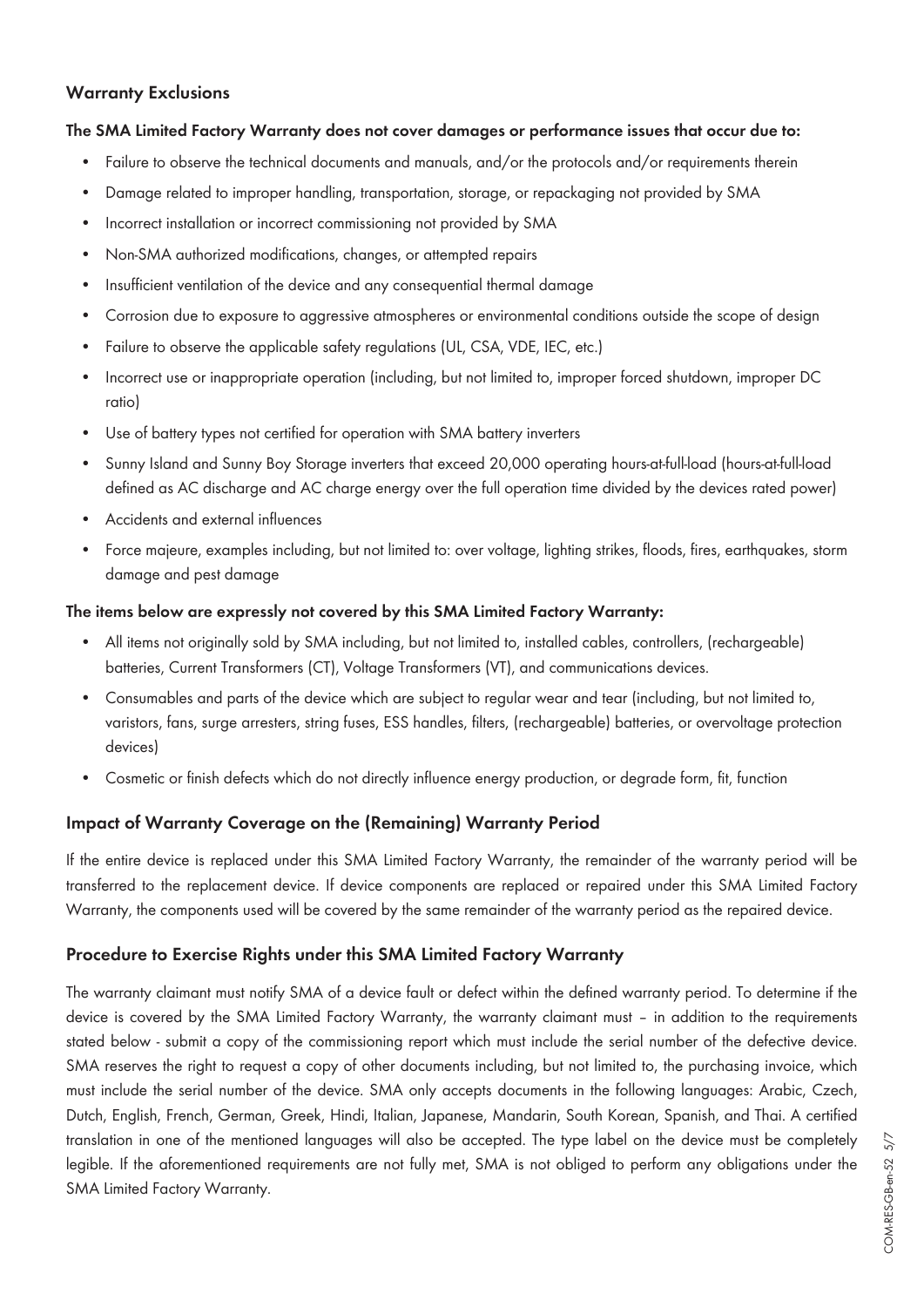Warranty service is available by accessing SMA's Online Support at [www.SMA-Solar.com](http://www.SMA-Solar.com) under the heading SERVICE & SUPPORT. The warranty claimant or their electrically qualified representative must report a failure to their local SMA Service Center using the following procedure as described below.

- Proper fault diagnosis may require a qualified service technician to be at the SMA device location and equipped with a quality digital AC/DC voltmeter and required tools as specified in SMA device manual.
- The on-site qualified service technician may be asked to take voltage measurements and provide error codes from the inverter.
- Additional information may be required, including, but not limited to:
	- model type number
	- installation site name
	- original date of commissioning
	- PV array configuration
	- Battery manufacturer and battery type
	- description of any modifications that have been performed on the inverter
- Safely remove any interface option modules from the inverter to be returned, and retain them for reinstallation on the replacement device.
- SMA will provide instructions for proper return or disposal of the defective device.
- If no failure is found when the device is tested by the SMA Service Repair Department, the warranty claimant may be charged an inspection fee and transportation costs.

If and to the extent services are to be rendered by SMA free of charge in accordance with this SMA Limited Factory Warranty, these are only free of charge if and to the extent the course of action is agreed with and confirmed in writing by SMA in advance. Written documents and electronic messages, including, but not limited to, fax or e-mail, satisfy the requirement that confirmation be given in writing. All costs incurred by the warranty claimant to exercise its rights under this SMA Limited Factory Warranty shall be borne by the warranty claimant.

## **Final Validity**

The rights mentioned in this SMA Limited Factory Warranty reflect the exclusive rights of the warranty claimant in accordance with this SMA Limited Factory Warranty. No other claims — including, but not limited to, claims for compensation for direct or indirect damage caused by the defective device, claims for compensation for costs arising from disassembly or installation, and/or loss of power production or profits — are covered by the SMA Limited Factory Warranty. If the warranty claimant requests unnecessary or unjustified service work and/or SMA replacements under this SMA Limited Factory warranty, SMA shall be entitled to invoice the warranty claimant for the costs incurred as a result.

## **Applicable Law and Place of Jurisdiction**

(1) All claims arising from or in connection with this SMA Limited Factory Warranty are subject to German law with the exclusion of the United Nations Convention on Contracts for the International Sale of Goods (CISG). However, if the warranty claimant is a consumer as defined in Art. 6 of Regulation (EC) No 593/2008 and SMA has (i) either pursued our commercial or professional activities in the country where the consumer has his habitual residence, or (ii) by any means, directed such activities to that country or to several countries including that country, and (iii) this SMA Limited Factory Warranty falls within the scope of such activities, then the choice of German law as stated in this paragraph does not have the result of depriving the consumer of the protection afforded to him by provisions that cannot be derogated from by agreement by virtue of the law of the country where the consumer has his habitual residence.